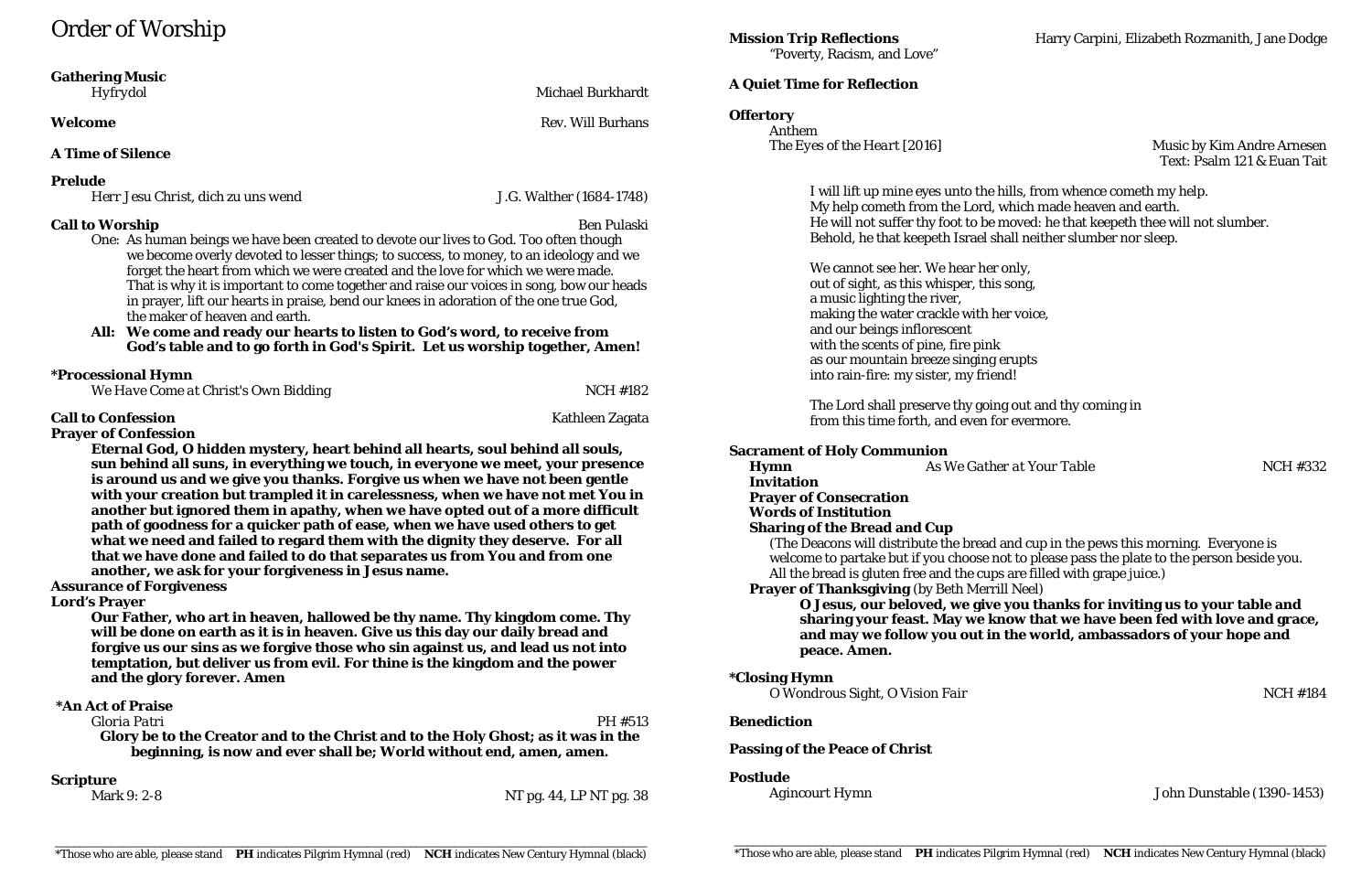# Today's Worship Service

### **Sanctuary Flowers**

Today's Chancel flowers are given to the Glory of God and in loving memory of Nina McCall and Wakefield and Carmel Taylor by the McCall-Taylors.

# Meet Our Church

# **First Congregational Church in Winchester, UCC,** *An Open and Affirming Congregation*

21 Church Street, Winchester, MA 01890 facebook.com/fccwucc instagram.com/firstchurchwinchester twitter.com/fccwucc Text FCCW to 22828 to join our email list venmo.com/fccwinchester

*We are a Christ-centered, nurturing community: growing in faith, serving in love, welcoming all with joy.*

The Congregation, Ministers To The World Rev. William Burhans, Lead Pastor Rev. Judith B. Arnold, Associate Pastor Ms. Kathleen Zagata, RN, MS, CS, Minister of Congregational Health & Wellness Ms. Jane Ring Frank, Minister of Music & Worship Arts Mr. Ben Pulaski, Minister of Faith Formation: Children & Youth Ms. Sarah Marino, Office Manager Mr. Tyler Campbell, Sexton Mr. Ed Banzy, Building Manager Mr. Bill Lewis, Custodian Mr. Jeffrey Mead, Organist Rev. Dr. Kenneth Orth, Pastoral Counselor (Affiliate)

# Welcome!

We are happy you have joined us today for worship. We hope that in the coming hour of quiet, song, prayer, sacred scripture, and communal gathering, you will awaken more fully to God's presence in your life and the world around us.

#### **Restrooms**

Restrooms are located down the stairs as you first enter the front doors of the church.

#### **Accessibility**

We now have an inductive hearing loop for those whose hearing aids have Telecoil (ask your audiologist). Listening devices are also available in the back. For our coffee hour in Chidley Hall, an elevator is located out the doors to the right of the front chancel area and down the hall. Please ask a greeter if you need assistance.

#### **Childcare**

Children are always welcome in the sanctuary! We appreciate the sounds of little ones among us. If you'd prefer, there are trained caregivers in our a nursery on the floor beneath the sanctuary. Ask a greeter if you need help finding it.

#### **Family Room**

There is also a comfortable room with water, sofas, chairs, carpet and a video link to the service for when you need more room to attend to your family. It is located just outside the doors to the right of the front chancel area.

#### **Children (Stepping Stones) and Youth Church School**

Classes for children and youth in pre-k through 12th grade are taught during worship. Families begin the worship service together in the sanctuary. Children are then invited to join us at the front (if they are comfortable) for the Time for the Young. Afterwards, the children and youth are led to their classrooms by their teachers.

#### **Get connected!**

Please tell us about yourself and/or request a prayer by filling out a Welcome/Prayer Request Card found in each pew and place it in the offering plate when it passes. We look forward to getting to know you at Coffee Hour, held downstairs immediately following the service.

## **March 3, 2019**

Transfiguration Sunday 10:00 Worship Service